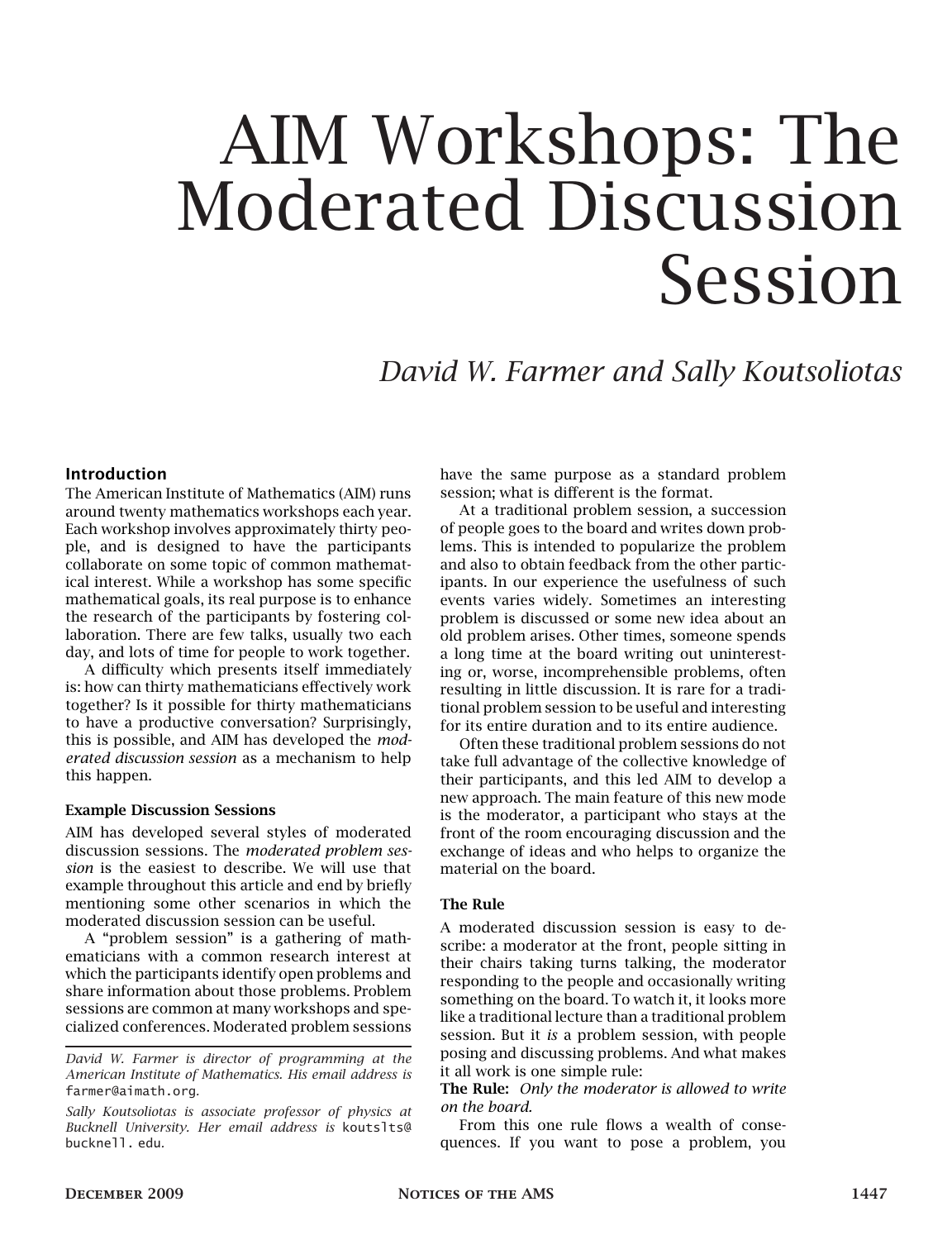must first get the moderator to understand it. This usually leads most of the other participants to understand it too. During the discussion of the problem, the moderator can keep track of the conversation, occasionally giving a summary, and strike a balance between the more vocal and frequent contributors and those more reluctant to interrupt. This process also helps everyone to understand. And the moderator can fairly assess the amount of time to be spent on a topic, treating everything in sufficient depth but not spending too much time on little details. In fact, moderators may have to say, "This discussion is getting too technical; let's discuss it later."

The moderator listens to the problems as well as the discussion and puts a concise summary on the board, usually paraphrasing the information to ensure that the information is accurately conveyed. This keeps the conversation reasonably paced and also results in an organized summary. A simple glance at the board will reveal the progression of the session.

One of the main features of these moderated discussion sessions is that it seems to be an environment in which people are willing to share their thoughts on open problems. It is common for experts to begin debating basic issues, and this is a valuable experience for the other participants, who can listen to what the experts think. What often emerges is a picture of the current understanding of the open problems in the area.

## Implementation

The above description sounds simple, but there are several key elements that enable the moderated discussion session to be successful. AIM has developed this approach by trial and error over the course of many workshops.

#### Choosing a Topic

Since the purpose of the moderated discussion session is to organize people's thoughts about open problems, it is helpful to choose a fairly narrow focus for the session. At AIM workshops, where there can be more than one discussion session during the week, we carefully choose topics that are appropriate to the overall plan of the workshop and the needs for that particular day. For example, many workshops have one problem session on fundamental problems and another session on possible applications to other areas. We work with the workshop organizers to determine the focus of each discussion session.

#### Choosing a Moderator

The AIM staff works with the organizers to choose a moderator. After deciding on a topic for the discussion, we explain the purpose of the moderator and their role in facilitating the discussion.

#### Opening Statement

Example statement to open a moderated discussion session:

The purpose of this session is to identify and discuss unsolved problems: big problems, little problems, any problem you find interesting. The premise is that you all have interesting ideas about the important problems in this area, and what we want to do is gather that material together and organize it in a way that can help form a clearer picture.

At AIM we have developed a simple mechanism to help these problem sessions run smoothly. We call this a "moderated discussion session". The way it works is that someone is chosen as the moderator, and she or he stands at the front. There is only one rule, and that is: only the moderator is allowed to write on the board. [pause] The rest of you stay in your seats and talk to the moderator. [pause] Your moderator is [name], so tell [him or her] your problems.

We stress that the moderator should be someone who can suppress the urge to contribute his or her own problems and who can occasionally "play dumb" to encourage others to explain their ideas more thoroughly. For these reasons it is often best to choose someone whose expertise is on the periphery of the focus for the discussion session. We also suggest that the moderator not be one of the organizers and not be someone who has already given a lecture.

Who would be a good moderator? We tell the organizers: someone you would be happy to put in front of a calculus class. Moderating is closer to good teaching than to good lecturing. The moderator helps slow down the conversation, making sure that everyone is absorbing the information. A slick presentation is not helpful and can even be counterproductive.

The moderator must keep control of a large group while simultaneously creating an environment where everyone can talk freely. This is slightly tricky, and just like giving a lecture, some people are better at it than others. And just like preparing a lecture, a small amount of basic training can go a long way. This is why we do "moderator training".

#### Moderator Training

The workshop organizers choose a moderator, but the AIM staff does not approach the person until shortly before the session. Usually they agree to be the moderator, but occasionally we need to quickly find someone else to ask. We meet briefly, ideally no more than five minutes, to prepare the moderator for the discussion session.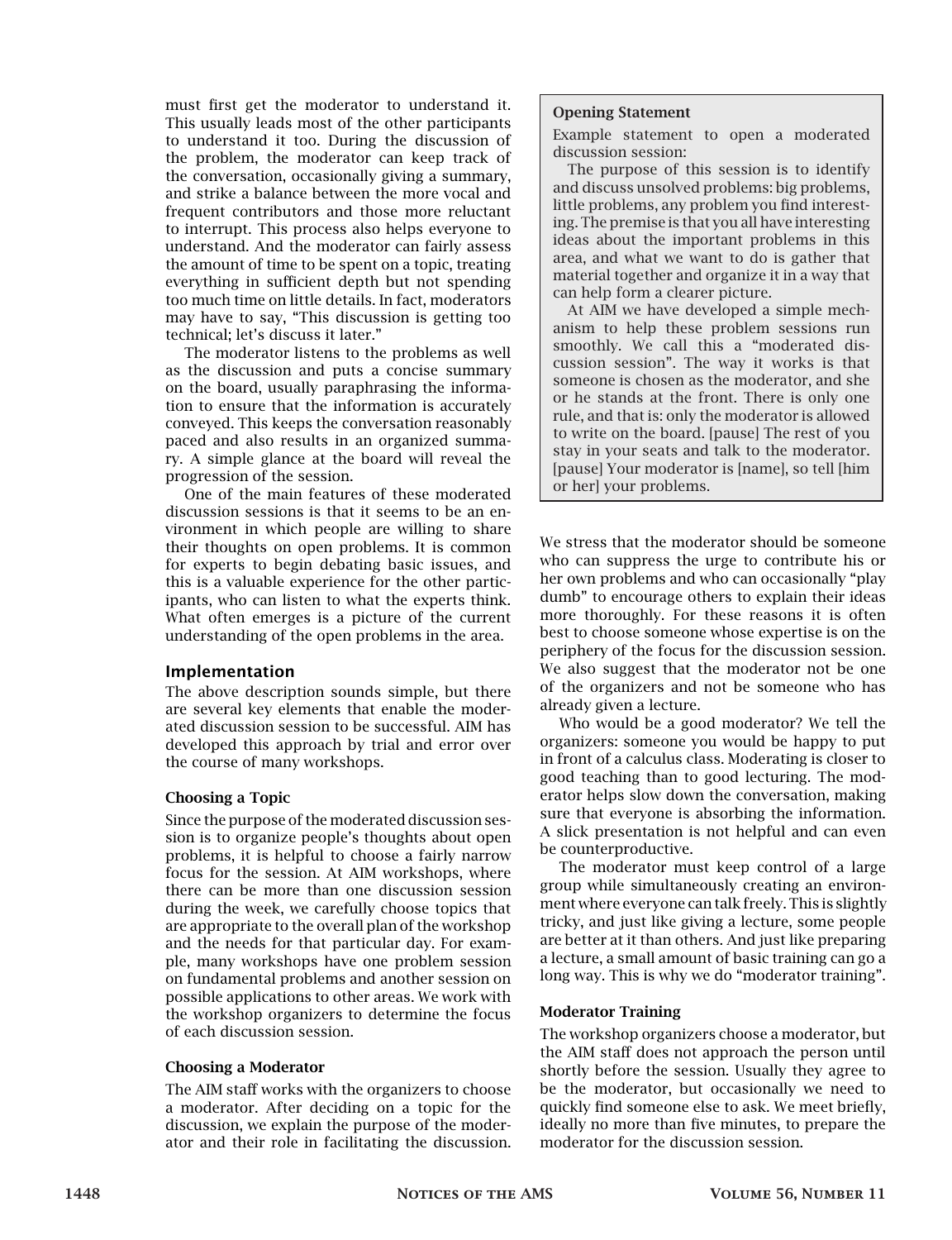#### How to Be a Good Moderator

• After the session is introduced, begin by saying, "I'm ready"; then wait quietly for someone to say something. Be patient. Do not interject any of your own thoughts until the session is well under way, even if there is uncomfortable silence.

• Listen to the complete statement of a problem and restate it to the proposer before writing it on the board. *Don't become a dictation machine*.

• If people start talking among themselves, just let them go. Once a point has been made, provide a summary and then write it on the board.

• If you notice that someone wanted to say something but didn't get a chance, call on that person at the next opportunity.

• If someone introduces a new topic, first ask everyone if there was anything else to say on the previous topic.

• If people start trying to solve a problem or if a small group pursues a minor point too far, stop the discussion and suggest that they continue after the session.

• If possible, try to group related topics on the board.

• Occasionally "play dumb" so that the proposer will have to rephrase and expand on her or his idea. This will help other people to gain a better understanding.

This meeting is critical, because being a good moderator does not come naturally to most people. It is one of those tasks which, ironically, people perform worse the more they think about it. This is why we do the moderator training immediately before the discussion session.

We begin by explaining that the organizers suggested her/him as a moderator and we hope they are willing to give it a try. We then explain their main purpose: the participants have lots of information in their heads, and it is the moderator's job to bring it out and to organize it.

We then explain "the rule" and its consequences: forcing everyone to explain things to the moderator usually leads to most of the other people understanding too. This also slows things down so that people don't get lost. And since the moderator controls everything, she or he can help structure the discussion and put an organized summary on the board.

We then talk about some of the specific things to keep in mind, which are listed in the box "How to be a good moderator".

We end by explaining that one of the AIM staff will introduce the session, and following the introduction the moderator should begin by just saying,

"I'm ready," or words to that effect. Then just wait for someone to suggest a problem. We remind the moderator to listen to the whole problem and restate it to the whole group *before* writing it on the board.

#### Introducing the Session

It is important that someone other than the moderator introduce the session and explain the rule. For AIM workshops, this is usually done by one of the staff. The reason is that you want the moderator and the participants to work together. If it appears that the moderator is forcing everyone to stay in their seats and preventing them from writing on the board, then the participants will not be receptive to the idea of explaining everything to the moderator. By having someone else explain the rule, it creates an environment of "we're all in this together", and the moderator and participants can join together to make the best of the situation.

A sample opening statement is given in the accompanying box.

### When Things Go Wrong

Sometimes the moderated discussion session is not successful, and we have identified two standard ways in which the session can fail.

1. Some moderators write everything on the board as the speaker says it. This fails to achieve the purpose of the moderator as a sounding board. The other extreme, writing very little on the board, is almost as bad, because it makes it difficult for the participants to follow the progression of ideas.

2. The other way we have seen these sessions fail is for the moderator to open with a little speech or, even worse, to begin by posing one of his or her own problems. The moderator is not a lecturer, and beginning with a lecture just stifles the conversational aspect of the session. This is why it is important for the moderator to begin by just waiting until someone suggests a problem. This pitfall is partially addressed by choosing a moderator who is not expected to be a major contributor to the discussion.

One problem which never seems to occur is people running out of things to talk about. Even a seemingly narrow topic can easily lead to a lively 90-minute discussion. We stress this point when we talk to workshop organizers and encourage them to choose a narrow focus for each session.

We believe that a moderated discussion session is a productive alternative to the standard problem session. It addresses the true purpose of the problem session: to convey research problems and to facilitate a discussion of those problems. We have described the features of a moderated discussion session that have been developed through trial and error over the course of several years at AIM,